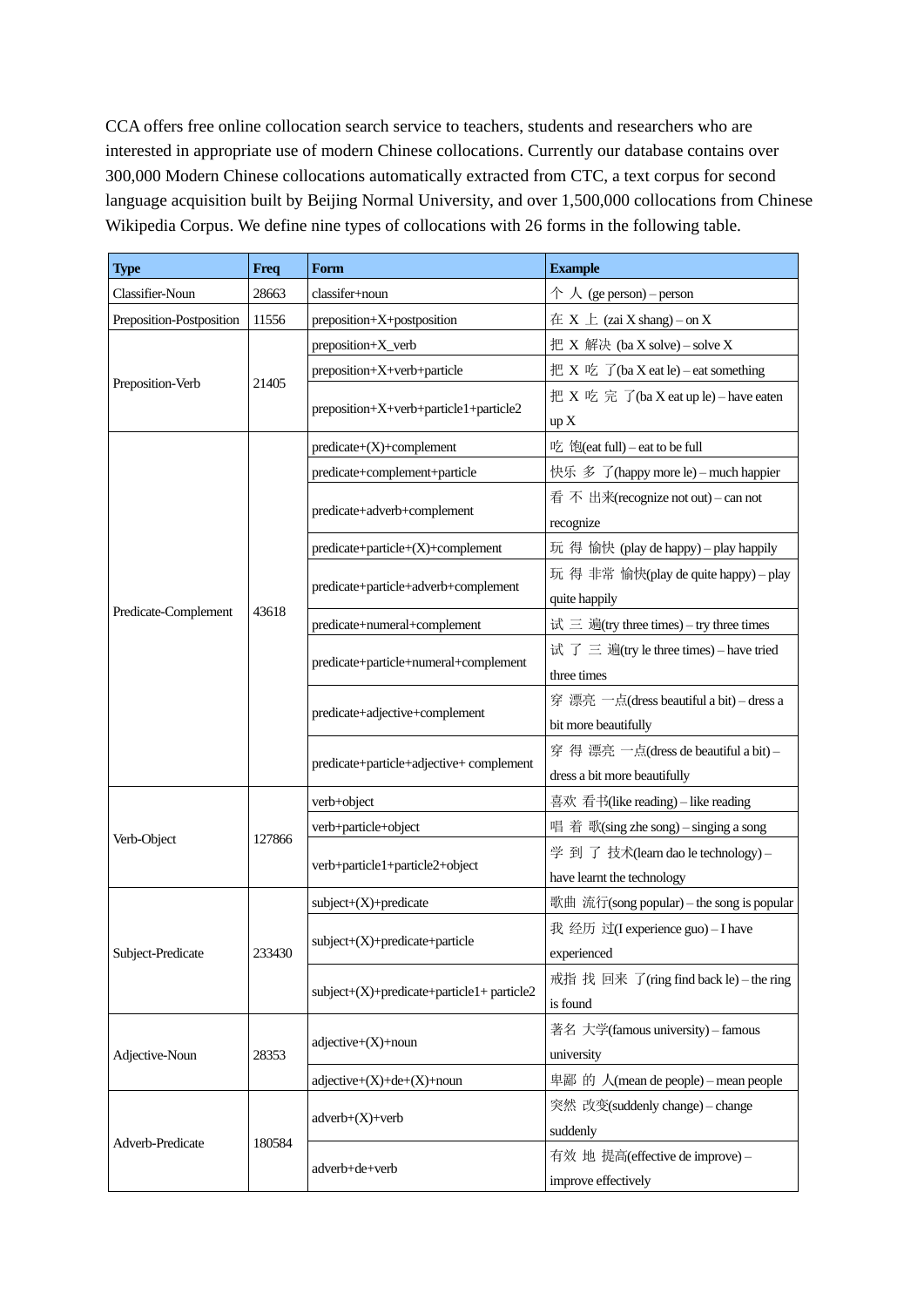|                    |      | $adverb+(X)+adjective$                                                       | 非常 漂亮(very beautiful) – very beautiful |
|--------------------|------|------------------------------------------------------------------------------|----------------------------------------|
| <b>Connectives</b> | 5503 | conjunction/adverb+X+conjunction/adverb   虽然 X 但是(although X but) – although |                                        |

It is very simple and convenient to use CCA to search for collocations:

Step 1. Input a keyword e.g. "对"(dui, correct, yes) or multiple keywords (with space between words) e.g. "买 东西"(buy something).

Step 2. Select one or more collocation types. The default is "Select All".

| Chinese Collocation Assistant / Collocation Search |                                                                                                                                                                                               |
|----------------------------------------------------|-----------------------------------------------------------------------------------------------------------------------------------------------------------------------------------------------|
|                                                    |                                                                                                                                                                                               |
|                                                    | <b>Collocation Search</b>                                                                                                                                                                     |
|                                                    | 对<br>Submit                                                                                                                                                                                   |
| Select All                                         | 提高<br>吃饭<br>美丽 的 女孩<br>漂亮<br>喜欢<br>睡觉<br>买东西<br>把放<br>□ Classifier-Noun (量名) □ Verb-Object (动宾) □ Subject-Predicate (主谓) □ Adjective-Noun (定中) □ Adverb-Predicate (状中) □ Prepostion-Verb (介谓) |
|                                                    | □ Predicate-Complement (述补) □ Prepostion-Postposition (介方)                                                                                                                                    |

Step 3. Click "Submit", then the system will output the selected types of collocations with frequency ≥ 3. Relevant collocations ("Typical Variants") are also given in the same row. On top of the searching result, we list the easily confused words to make search recommendations.

In this searching result page, users can:

- · Click "Frequency" or "Mutual Information" to rank the collocations. The default list is ranked by frequency.
- · Click any collocation to obtain its context sentences.
- · Click "Click for more collocations" to obtain the full list of collocations in a new page.
- · Click "Click for more sentences" to obtain the full list of context sentences in a new page.

| ID             | <b>Prepostion-Verb</b><br>Collocation | <b>Frequency</b>            | <b>Mutual</b><br><b>Information</b> | <b>Typical Variants</b>                                        | Sentences with Prepostion-Verb Collocation 「对 X 进行」                             |
|----------------|---------------------------------------|-----------------------------|-------------------------------------|----------------------------------------------------------------|---------------------------------------------------------------------------------|
| 1              | 对X说                                   | 719                         | 1.40                                |                                                                | 挑选航天员的时候,要让他们在医院里住一个月的时间,对他们全身的各个器官都进行检查和化<br>验。                                |
| $\overline{2}$ | 对X有                                   | 450                         | 1.40                                | 对X有了                                                           | 而中国画常用的是"散点透视"的方法,就是画家对自己经历的事物进行艺术概括,然后可以把东                                     |
| 3              | 对X是                                   | 328                         | 1.35                                |                                                                | 西南北、春夏秋冬各种景象都反映在一幅画中,画面的容量自然就增加了很多。                                             |
| $\overline{4}$ | 对X进行                                  | 188                         | 1.10                                | 对 X 进行 了                                                       | 然后就要对"证"进行仔细地分析和辨别,决定治疗的方法,最后给病人开出药方,这就是"辨证论<br>治", 是中医诊病的基本理论, 也是中医给病人看病的基本过程。 |
| 5              | 对X感                                   | 105                         | 1.80                                |                                                                | 另外,中医还把人体看做是一个互相关联的整体,反对头疼医头,脚疼医脚,而是要对全身的情                                      |
| 6              | 对X产生                                  | 86                          | 1.20                                | 对X产生了                                                          | 况进行综合考察、针对不同的情况来辩证施治。                                                           |
| $\overline{7}$ | 对X減意                                  | 60                          | 1.67                                |                                                                | 我们应该较为冷静、客观地对在中国历史上延续了一千三百年的科举制度进行评价。                                           |
| 8              | 对X没有                                  | 51                          | 1.20                                |                                                                | 为了节省自然资源和保护环境、我们应该对垃圾讲行分类并回收。                                                   |
|                |                                       |                             |                                     |                                                                | A.您应该在产品交接前向经销商要求开箱,对机器质量讲行验收。                                                  |
| 9              | 对X了解                                  | 50                          | 1.32                                | 对X 了解得                                                         | 央行今年连续加息及调减利息税的政策,促使多家银行开始对银行理财产品进行重新设计,以稳                                      |
| 10             | 对X表示                                  | 42                          | 0.87                                | 对X表示出                                                          | 定投资者。                                                                           |
|                |                                       | Click for more collocations |                                     |                                                                | 而要想提高每一个员工的竞争力,并将他们的力量有效地凝聚起来,最好的办法就是对员工进行<br>培训。                               |
|                |                                       |                             |                                     | 由于不同国家或地区的经济发展水平、社会文化背景、政治法律等环境各不相同,所以,进行国<br>际贸易一般要对原有产品讲行改讲。 |                                                                                 |
|                |                                       |                             |                                     |                                                                | Click for more sentences                                                        |